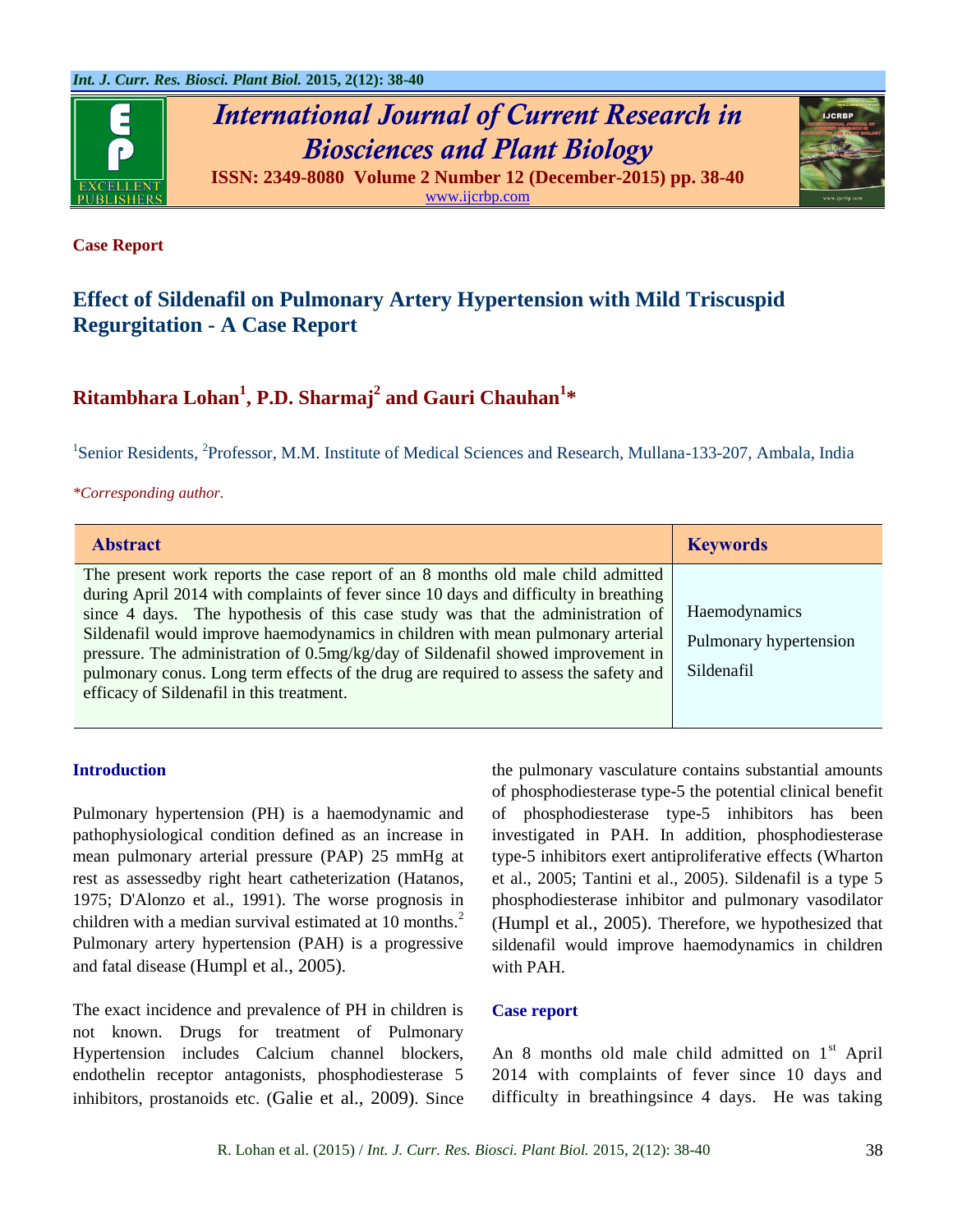treatment from some local practioner in the form of antibiotics for lower respiratory tract infection and was oxygen dependent since then. Rest of history was normal.

On admission vitals were, HR-146/min, RR-56/min on 6 l/min of oxygen, TEMP- 99.4% and  $SPO<sub>2</sub>$ - 94% on  $O<sub>2</sub>$ . On systemic examination R/S- chest was symmetrical with nasal flaring and visible intercostal and subcostal recessions and added sounds in the form of wheeze and crepitations.

Rest of systemic examination was normal. Treatment was started in the form of antibiotics and oxygen and nebulisation with bronchodilators. Reports – Hb-7.1 g%, TLC- 7000 cells/cumm, DLC-  $P_{42}$ , $L_{55}E_2M_1$  and PBF- no toxic granules and band cells seen. CRP was negative and electrolytes were normal. X-ray done on 2<sup>nd</sup> April which showed prominent pulmonary conus. ECG showed right ventricular hypertrophy and ECHO revealed Mild TR with Pulmonary Artery Hypertension.

On  $2<sup>nd</sup>$  April 2014 child severe respiratory distress as child was on breast feeds. In view of aspiration pneumonia child was kept on ventilator for 5 days. Tab Sildenafil was started on 2<sup>nd</sup> April 2014 @ 0.5mg/kg/day. Later on X-ray chest after starting Sildenafil was done which showed improvement in pulmonary conus. Soon child became cheerful, playful and regained his appetite and permitted discharge.

### **Discussion**

Pulmonary hypertension is characterized by elevated PAP and secondary RV failure (Tsapenko et al., 2008). the exact underlying mechanism of pulmonary hypertension are still poorly understood, however, it is hypothesised that pulmonary medial hypertrophy and endothelial dysfunction leads to impaired production of vasodilators such as nitric oxide and prostacyclin and an increased expression of vasoconstrictors such as endothelin-1(Leiboviten et al., 2007). The majority of patients present with PH associated with CHD or idiopathic/heritable forms. Dyspnoea, fatigue, and failure to thrive are common symptoms (Konduri and Kim, 2009).

Sildenafil citrate is highly selective inhibitor of phosphodiesterase type5 (PDE5). It induces pulmonary vasodilation by increasing intracellular cyclic guanosine monophosphate (cCMP) concentrations (Leiboviten et al., 2007). We choose to treat our patient with Sildenafil Citrate because it stabilizes second messenger of endogenous nitric oxide cGMP. It is a potent, specific, orally available  $PDE_5$  inhibitor and minimal side effects. It has shown efficacy causing pulmonary vasodilatation within 60mins and an RCT is underway to define dose and efficacy (D'Alonzo et al., 1991). No failure of drug use or side effects were seen in our patient. Its use is limited in children. Long term efficacy and safety of Sildenafil therapy in PAH in children requires further study based on large and well designed randomised controlled trialsas it is an experiment drug which requires more study to validate the safety, efficacy and dosage in paediatric population (Wang et al., 2014).

## **References**

- D'Alonzo, G.E., Barst, R.J., Ayres, S.M., Bergofsky, E.H., Brundage, B.H., Detre, K.M., Fishman, A.P., Goldring, R.M., Groves, B.M., Kernis, J.T., et al., 1991. Survival in patients with primary pulmonary hypertension. Results from a national prospective registry. Ann Intern Med. 115(5), 343-349.
- Galie, N., Brundage, B.H., Ghofrani, H.A., Oudiz, R.J., Simonneau, G., Safdar, Z., et al., 2009. Tadalafil therapy for pulmonary arterial hypertension. Circulation. 119(22), 2894-903.
- Hatanos, S.T., 1975. Primary Pulmonary Hypertension. WHO, Geneva.
- Humpl , T., Reyes, J.T., Holtby, H., Stephens, D., Adatia, I., 2005. Beneficial effect of oral sildenafil therapy on childhood pulmonary arterial hypertension: twelve-month clinical trial of a singledrug, open-label, pilot study. Circulation. 111(24), 3274–3280.
- Konduri, G. G., Kim, U. O., 2009. Advances in the diagnosis and management of persistent pulmonary hypertension of the newborn. Pediatr. Clin. North Am. 56, 579-600.
- Leiboviten L, Matok, I., Paret, G., 2007. Therapeutic applications of sildenafil citrate in the management